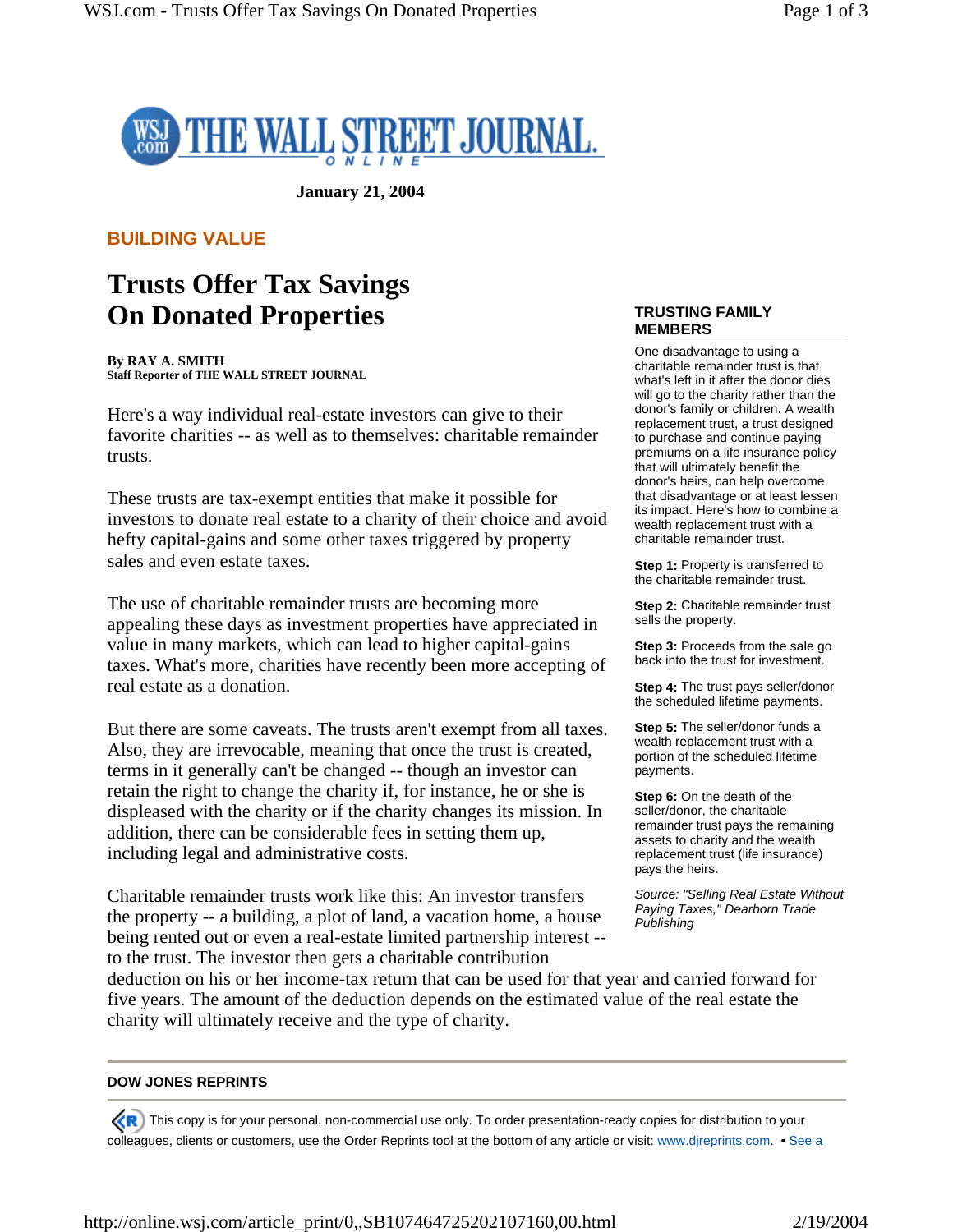sample reprint in PDF format . Order a reprint of this article now.

The trust then sells the property to a third party. (A trustee, who can either be the donor or someone the donor designates, signs any transaction documents on behalf of the trust.) After the sale, proceeds go back into the trust for investment. The trust can invest in stocks, bonds or real estate, among other things. When the trust sells the asset, there is no capital-gains tax because the trust is tax exempt.

The charitable remainder trust is then responsible for paying the seller/donor income generated from the trust -- for life. That amount is based on a fixed percentage rate that is determined when the seller/donor creates the trust. The Internal Revenue Service says that rate can't be less than 5% annually.

The distributions are, however, taxed as investors receive them. Still, some attorneys say the capital-gains tax savings more than offset that. After the donor's death, the remaining principal goes to the charity.

Charitable remainder trusts aren't limited to real estate; they can also have stocks and other kinds of assets. But Richard T. Williamson, a Long Beach, Calif.-based, estate and capital-gains tax planning attorney, says there's an especially compelling reason to use real estate: Under the tax code, when an owner sells a property, the IRS recaptures, through a tax, the deductions that the owner received for depreciation while he or she owned the property.

"With a charitable remainder trust, you avoid the capital-gains tax and the tax on recapture of depreciation," Mr. Williamson says.

But certain types of real estate can also have a distinct disadvantage. For instance, the IRS has taken the position that properties with mortgages on them don't qualify for charitable-remaindertrust treatment. That's, in part, because the investor/donor would no longer be responsible for the debt on the property, in effect receiving tax-free income -- the loan proceeds -- when donating.

For mortgaged real estate, Stephen D. Kirkland, a certified public accountant and a partner with Moore Kirkland & Beauston L.L.P. in West Columbia, S.C., suggests that investors put the property into a partnership where the partnership is liable for the debt and then donate the partnership interest to the trust.

Mr. Williamson adds that if the mortgage is small in relation to the value of the property, some charities are willing to pay off the mortgage for the donor prior to the donation being made.

**Write to** Ray A. Smith at ray.smith@wsj.com<sup>1</sup>

**URL for this article:**  http://online.wsj.com/article/0,,SB107464725202107160,00.html

**Hyperlinks in this Article: (1)** mailto:ray.smith@wsj.com

*Updated January 21, 2004*

**Copyright 2004 Dow Jones & Company, Inc. All Rights Reserved**